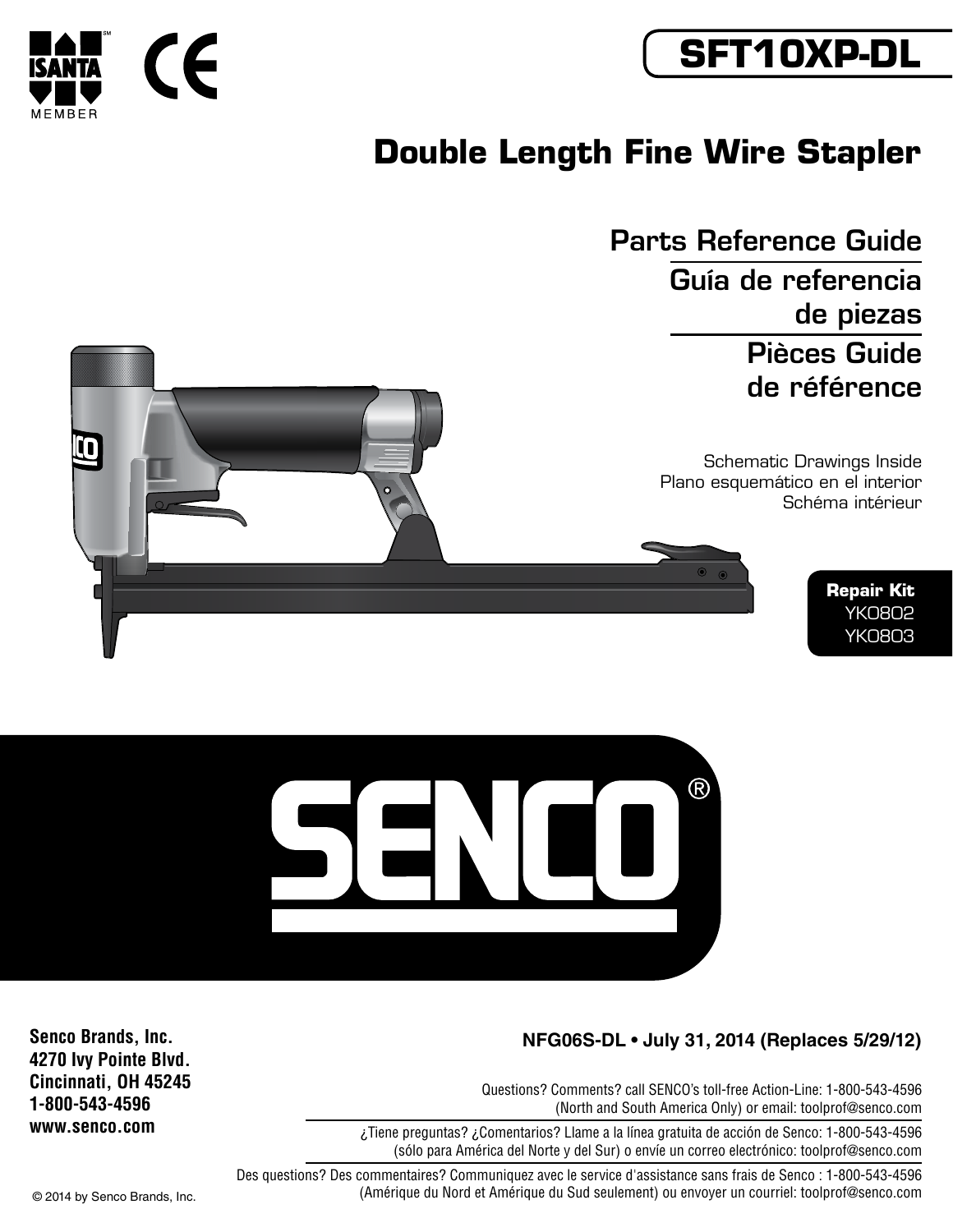

- \* Does Not Include O-rings
- \* No incluye sellos de gomas
- \* Joints exclus

**A**

#

#

#

# Contents of YK0802 Kit ## Contents of YK0803 Kit



AA0192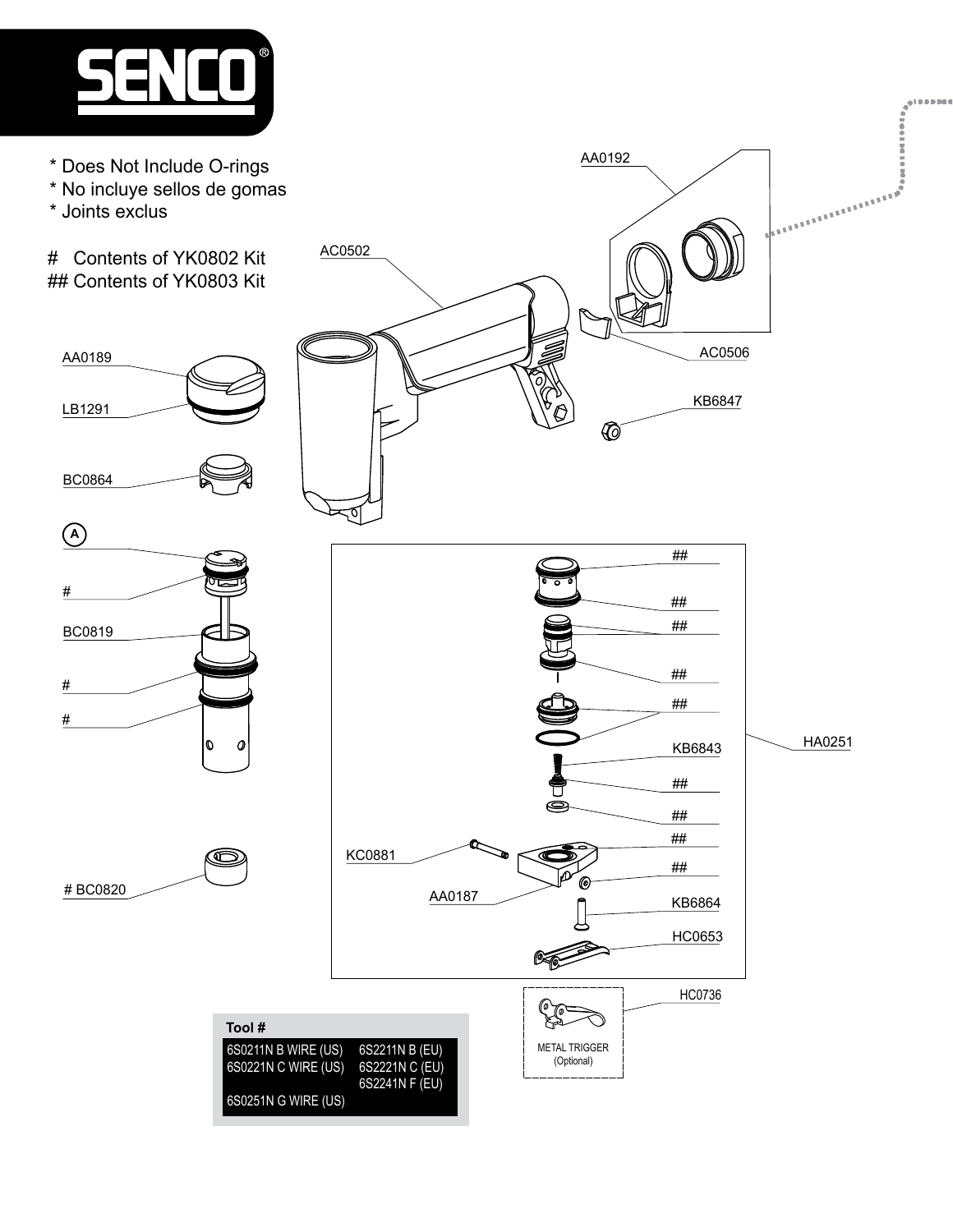### **Double Length Fine Wire Stapler SFT10XP-DL**